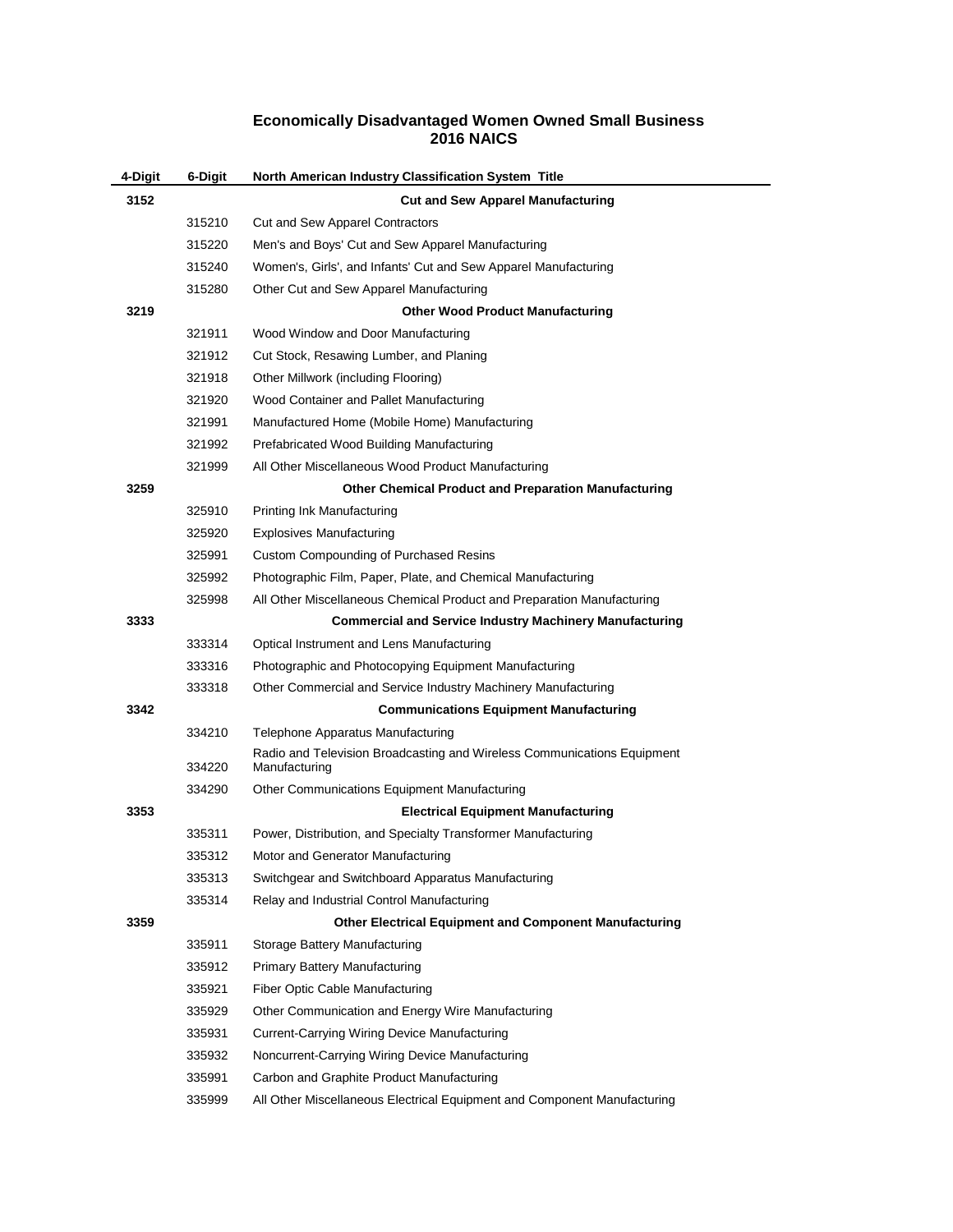| 3372 |        | <b>Office Furniture (including Fixtures) Manufacturing</b>   |
|------|--------|--------------------------------------------------------------|
|      | 337211 | Wood Office Furniture Manufacturing                          |
|      | 337212 | Custom Architectural Woodwork and Millwork Manufacturing     |
|      | 337214 | Office Furniture (except Wood) Manufacturing                 |
|      | 337215 | Showcase, Partition, Shelving, and Locker Manufacturing      |
| 4841 |        | <b>General Freight Trucking</b>                              |
|      | 484110 | General Freight Trucking, Local                              |
|      | 484121 | General Freight Trucking, Long-Distance, Truckload           |
|      | 484122 | General Freight Trucking, Long-Distance, Less Than Truckload |
| 4885 |        | <b>Freight Transportation Arrangement</b>                    |
|      | 488510 | <b>Freight Transportation Arrangement</b>                    |
| 4889 |        | <b>Other Support Activities for Transportation</b>           |
|      | 488991 | Packing and Crating                                          |
|      | 488999 | All Other Support Activities for Transportation              |
| 5171 |        | <b>Wired Telecommunications Carriers</b>                     |
|      | 517110 | <b>Wired Telecommunications Carriers</b>                     |
| 5311 |        | <b>Lessors of Real Estate</b>                                |
|      | 531110 | Lessors of Residential Buildings and Dwellings               |
|      | 531120 | Lessors of Nonresidential Buildings (except Miniwarehouses)  |
|      | 531130 | Lessors of Miniwarehouses and Self-Storage Units             |
|      | 531190 | Lessors of Other Real Estate Property                        |
| 5414 |        | <b>Specialized Design Services</b>                           |
|      | 541410 | <b>Interior Design Services</b>                              |
|      | 541420 | <b>Industrial Design Services</b>                            |
|      | 541430 | <b>Graphic Design Services</b>                               |
|      | 541490 | <b>Other Specialized Design Services</b>                     |
| 5611 |        | <b>Office Administrative Services</b>                        |
|      | 561110 | <b>Office Administrative Services</b>                        |
| 5614 |        | <b>Business Support Services</b>                             |
|      | 561410 | <b>Document Preparation Services</b>                         |
|      | 561421 | <b>Telephone Answering Services</b>                          |
|      | 561422 | <b>Telemarketing Bureaus and Other Contact Centers</b>       |
|      | 561431 | <b>Private Mail Centers</b>                                  |
|      | 561439 | Other Business Service Centers (including Copy Shops)        |
|      | 561440 | <b>Collection Agencies</b>                                   |
|      | 561450 | <b>Credit Bureaus</b>                                        |
|      | 561491 | <b>Repossession Services</b>                                 |
|      | 561492 | Court Reporting and Stenotype Services                       |
|      | 561499 | All Other Business Support Services                          |
| 5621 |        | <b>Waste Collection</b>                                      |
|      | 562111 | Solid Waste Collection                                       |
|      | 562112 | <b>Hazardous Waste Collection</b>                            |
|      | 562119 | <b>Other Waste Collection</b>                                |